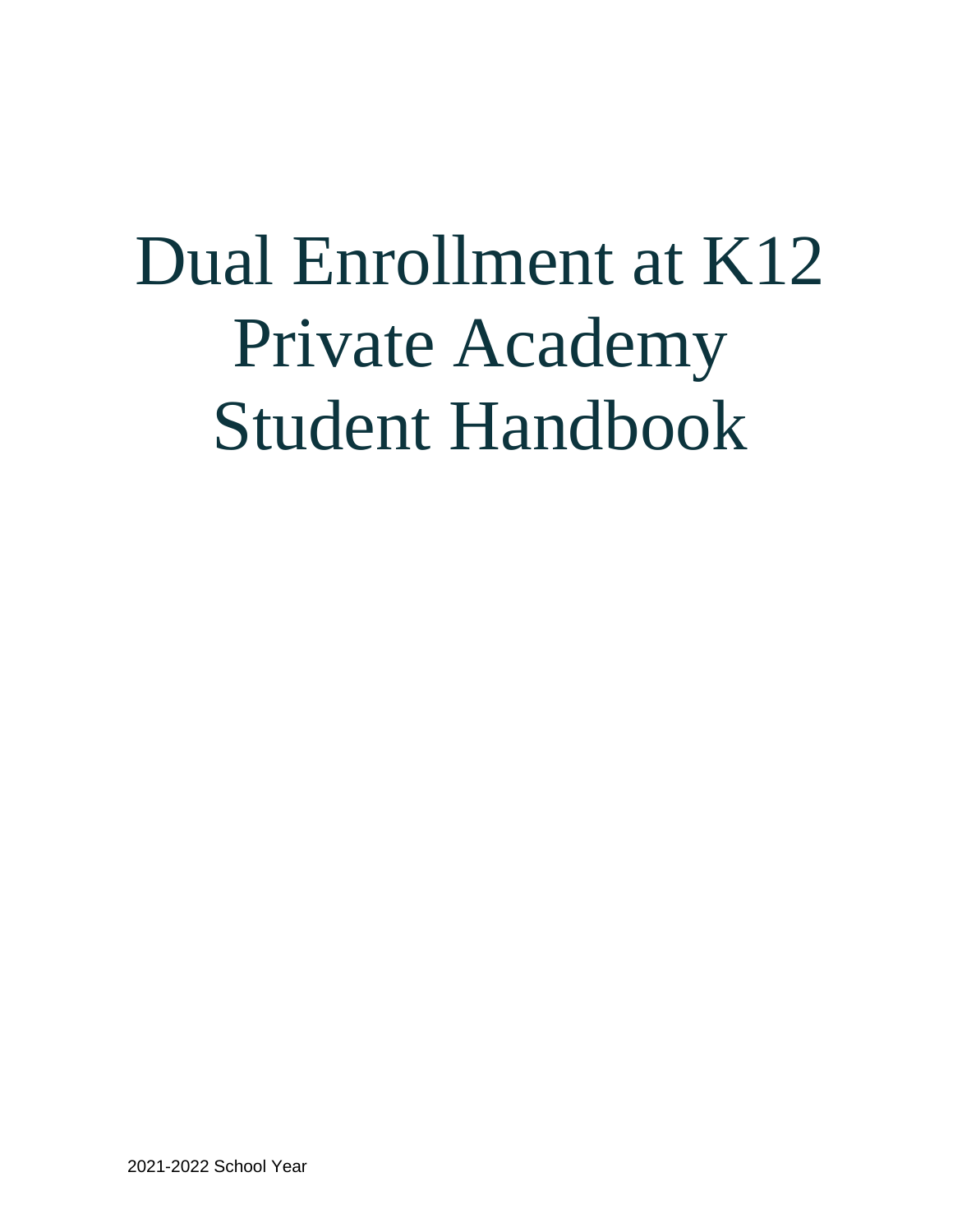#### **I. Introduction**

#### **1. Mission of the Dual Enrollment at K12 Private Academy**

It is K12 Private Academy's mission to offer higher education opportunities to high school students by providing dual enrollment courses.

#### **2. Purpose of Dual Enrollment at K12 Private Academy**

The purpose of the Dual Enrollment at K12 Private Academy is to allow students to experience online college-level courses and receive college credit while pursuing their high school diploma.

# **3. Definition of a Dual Enrollment Student**

Dual enrollment students are defined as students seeking a high school diploma and concurrently enrolled in one or more online college-credit dual enrollment courses at two- or four-year colleges or universities.

#### **II. Student Admission and Registration**

# **1. Enrollment Eligibility for Dual Enrollment**

Eligible dual enrollment students must meet the following criteria:

- The student must be in grades 11 or 12.
- Have an unweighted high school cumulative grade point average of 3.0 out of a 4.0 scale;
- Be enrolled in the K12 Private Academy as a full-time high school student; and

# **2. Enrollment Process for Dual Enrollment Courses**

Eligible students who are interested in enrolling in Dual Enrollment at K12 Private Academy may enroll by completing the following:

- Contacting an Academic Success Coach (ASC) and/or Anmar Hale, College Career Counselor [\(ahale@k12.com\)](mailto:ahale@k12.com) or 571.405.2118 to seek pre-approval to enroll;
- Paying the annual non-refundable Dual Enrollment Administrative fee of \$500.00 at the time of enrollment;
- Having a student and a parent or guardian sign the Dual Enrollment Consent Form;
- Selecting a course from the Dual Enrollment Course Catalog; and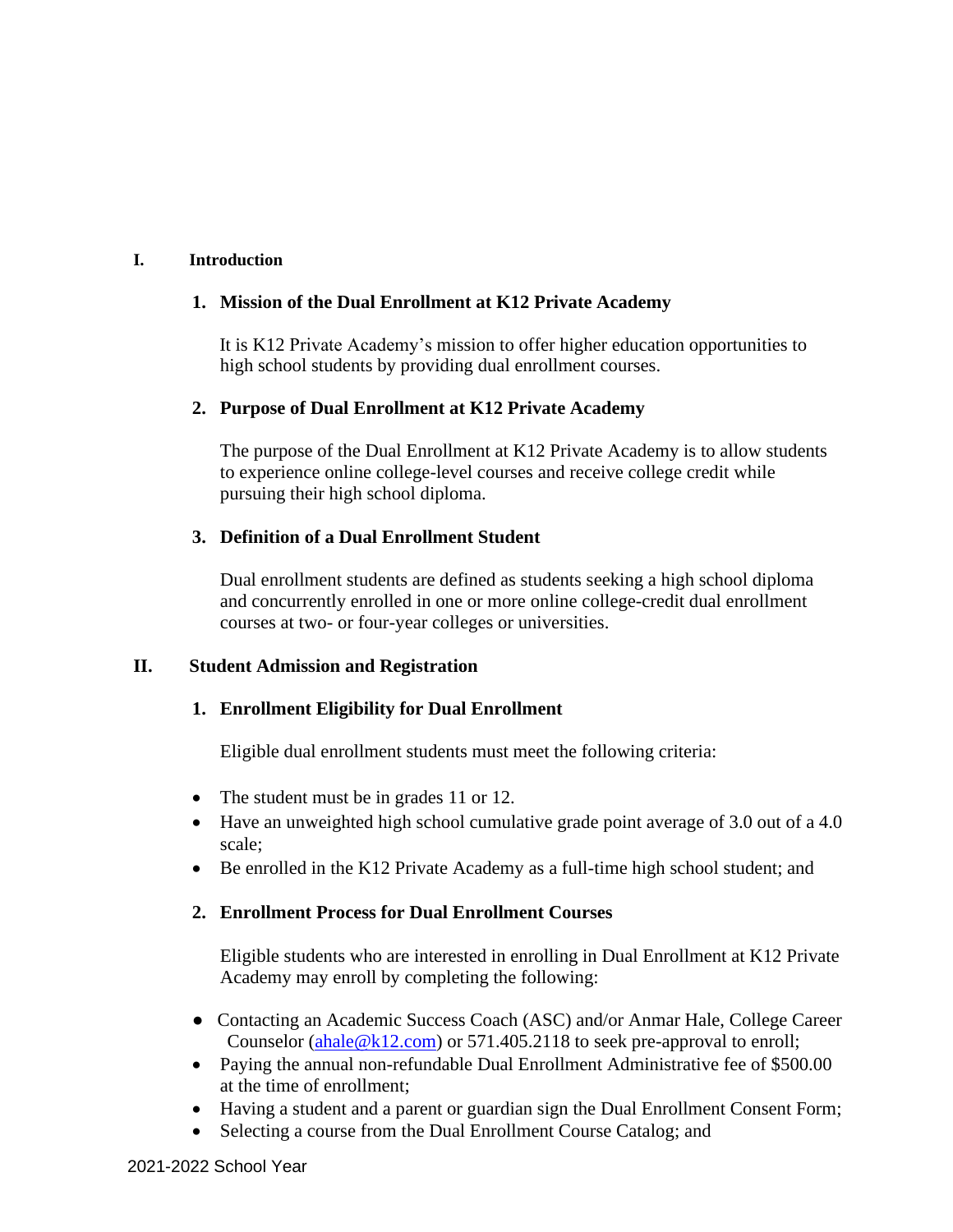Obtaining and paying for all necessary books and materials required for the dual enrollment course, not included in the fee. Costs may vary by the two- or fouryear college or university and course title.

There are no refunds on dual enrollment administrative fees. Refunds for dual enrollment books and materials are subject to the selected two- or four- year college or university's policies and refund terms.

Once the eligible student completes the enrollment process, they will receive an email from the two- or four- year college or university that will instruct the student on class meeting times.

#### 3. **Student Resources and Supplies**

Students are responsible for obtaining all books and materials required by the course. For example, if a course requires a specific textbook or reading material, the student or parents are responsible for acquiring the textbook or reading material on their own, unless they are included in the course fees. All necessary materials such as paper, pens, pencils and a computer with internet access are the responsibility of the student and parent.

Students enrolling in one of the two- or four-year college or university's dual enrollment program may receive an additional level of support to help ensure success in college course(s). For detailed information, please contact Anmar Hale at [ahale@k12.com](mailto:ahale@k12.com) or 571.405.2118.

#### **4. Timeline and Calendar**

Students will need to follow the academic calendar of the two- or four- year college or university. Students should contact their Academic Success Coach (ASC) or Anmar Hale to receive the academic calendar for the two- or four-year college or university. The academic calendar may not align with K12's academic calendar.

#### 5. **Attendance**

Students are expected to attend every class to be successful in their dual enrollment courses. Students must comply with the two- or four-year colleges or universities attendance policies. It is the responsibility of the student and parent to ensure that the student is attending their classes.

# **6. High School Credit for Dual Enrollment Courses**

Students enrolled in a dual enrollment course will also receive high school credit for their college-level course. For example, if a student enrolls in dual enrollment English, then the student will not be obligated to take an equivalent English course for their graduation requirements towards their high school diploma.

# **7. Transferring Dual Enrollment Credits**

Students should be aware that dual enrollment credits will not always transfer or be accepted at other post-secondary institutions. Students should check the college or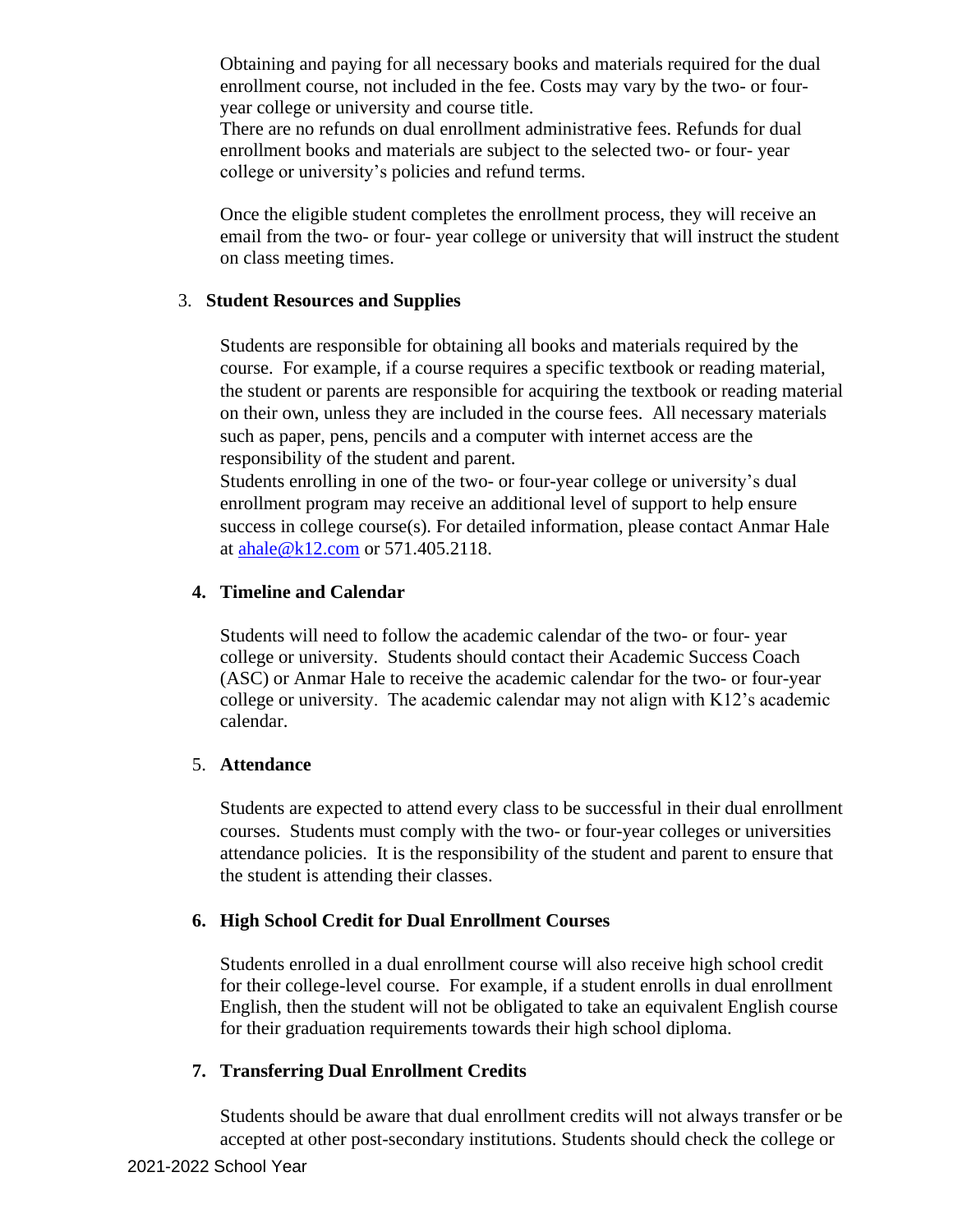university policies on transfer credits. The Dual Enrollment at K12 Private Academy cannot guarantee that the student's credits will be transferred or accepted at any other college or university.

#### **8. Withdraw from a Course.**

If a student wishes to withdraw from a dual enrollment course, then they need to contact their Academic Success Coach or Anmar Hale to withdraw from the course and notify the college or university.

# **9. Course Substitution**

In the event that a student decides to withdraw from a dual enrollment course, the student will have the option to substitute the dual enrollment course for a private academy course. The non-refundable Dual Enrollment Administrative Fee will be applied to the cost of the substituted private academy course. Students should contact their Academic Success Coach (ASC) or Anmar Hale to substitute a course.

#### 10. **Student Conduct**

Students are expected to always behave in a professional manner. Whether in the virtual classroom or emailing a professor, students must use professional language and behave in a respectful manner. Students shall comply with the code of conduct, policies, and procedures of the two- or four-year college or university. Students enrolled in dual enrollment courses are still subject to the K12 Private Academy student handbook. A student who violates the K12 Private Academy student handbook may be subject to a disciplinary investigation or action by the K12 Private Academy, regardless if the behavior occurred at the K12 Private Academy or at the two- or four-year college or university.

# **III. Student Rights and Responsibilities**

# **1. Family Educational Rights and Privacy Act (FERPA)**

The Family Educational Rights and Privacy Act (FERPA) is a federal law that protects the privacy of student education records. FERPA gives parents certain rights with respect to their children's education records. These rights transfer to the student when he or she reaches the age of 18 or attends a college or university beyond the high school level. Students to whom the rights have transferred are "eligible students."

Generally, K-12 schools must have written permission from the parent or eligible student in order to release any information from a student's education record. However, FERPA allows schools to disclose those records, without consent, to the following parties or under the following conditions:

- ∙ School officials with legitimate educational interest;
- ∙ Other schools to which a student is transferring;
- ∙ Specified officials for audit or evaluation purposes;
- ∙ Appropriate parties in connection with financial aid to a student;
- ∙ Organizations conducting certain studies for or on behalf of the school;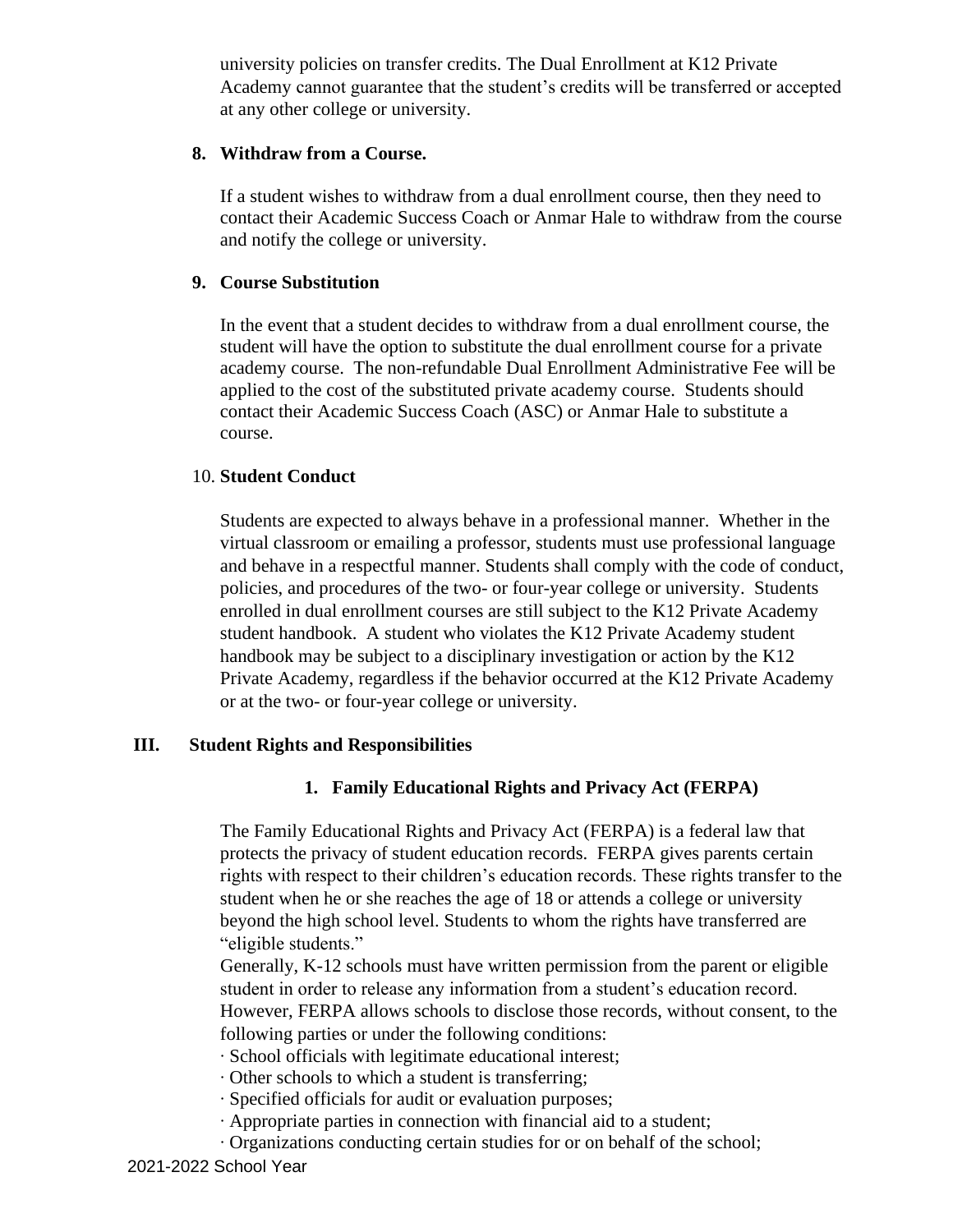- ∙ Accrediting organizations;
- ∙ To comply with a judicial order or lawfully issued subpoena;
- ∙ Appropriate officials in cases of health and safety emergencies; and
- ∙ State and local authorities, within a juvenile justice system, pursuant to specific State law.

K-12 schools may disclose, without consent, "directory" information such as a student's name, address, telephone number, date and place of birth, honors and awards, and dates of attendance. However, K-12 schools must tell parents and eligible students about directory information and allow parents and eligible students a reasonable amount of time to request that the K-12 school not disclose directory information about them. K-12 schools must notify parents and eligible students annually of their rights under FERPA.

For more information or to learn more about this Act, please visit the FERPA website at: www.ed.gov.

# **2. Title IX**

Title IX of the Higher Education Amendments of 1972, 20 U.S.C. § 1681 et seq. ("Title IX") prohibits discrimination on the basis of sex in educational programs or activities, admission and employment. Under certain circumstances, sexual misconduct, sexual harassment, and similar conduct constitute sexual discrimination prohibited by Title IX. The K12 Dual Enrollment Program is dedicated to creating a safe learning environment that is devoid of sexual discrimination.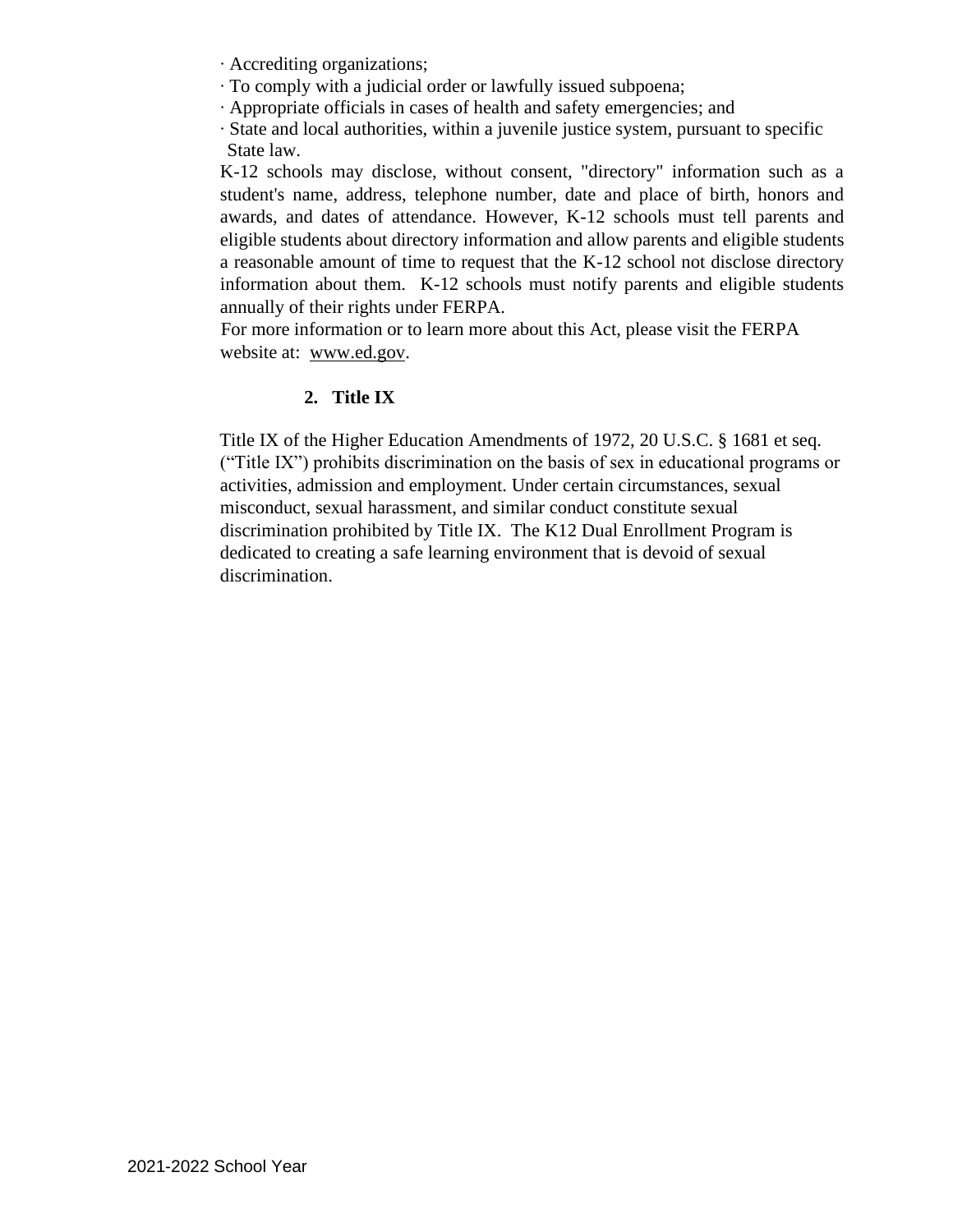# **DUAL ENROLLMENT COURSE CATALOGUE COURSE SELECTION**

#### **FRANKLIN UNIVERSITY**

| <b>Course ID</b> | <b>Course Name</b>                                             |
|------------------|----------------------------------------------------------------|
| <b>ACCT 215</b>  | <b>Financial Accounting</b>                                    |
| <b>ACCT 225</b>  | <b>Managerial Accounting</b>                                   |
| <b>ANTH 215</b>  | <b>Cultural Anthropology</b>                                   |
| <b>BSAD 110</b>  | <b>Business Principles</b>                                     |
| <b>BSAD 220</b>  | <b>Business Law</b>                                            |
| <b>CJAD 210</b>  | Intro to Criminal Justice Administration                       |
| <b>CJAD 240</b>  | Introduction to Criminology                                    |
|                  | COMM 150 Interpersonal Communication                           |
|                  | COMM 202 Introduction to Mass Media                            |
|                  | COMM 241   Media Design                                        |
|                  | COMM 261 Video Production                                      |
| <b>COMP 111</b>  | Introduction to Computer Science & Object-Oriented Programming |
| <b>COMP 121</b>  | Object-Oriented Data Structures & Algorithms I                 |
| <b>COMP 215</b>  | Programming Language: Principles & Practice                    |
| <b>COMP 281</b>  | Database Management Systems                                    |
| <b>ECON 210</b>  | <b>Introduction to Microeconomics</b>                          |
| <b>ECON 220</b>  | <b>Introduction to Macroeconomics</b>                          |
| <b>ENG 101</b>   | <b>College Preparatory Writing</b>                             |
| <b>ENG 120</b>   | <b>College Writing</b>                                         |
| <b>ENG 205</b>   | <b>Business &amp; Professional Writing</b>                     |
| <b>ENG 220</b>   | Research Writing: Exploring Professional                       |
| <b>EXS 125</b>   | Designing Exercise Programs                                    |
| <b>EXS 140</b>   | Foundations/Principles/History Sport                           |
| <b>EXS 203</b>   | Sport and Society                                              |
| <b>EXS 204</b>   | Introduction to Sports and Exercise Psychology                 |
| <b>EXS 252</b>   | <b>Exercise Physiology</b>                                     |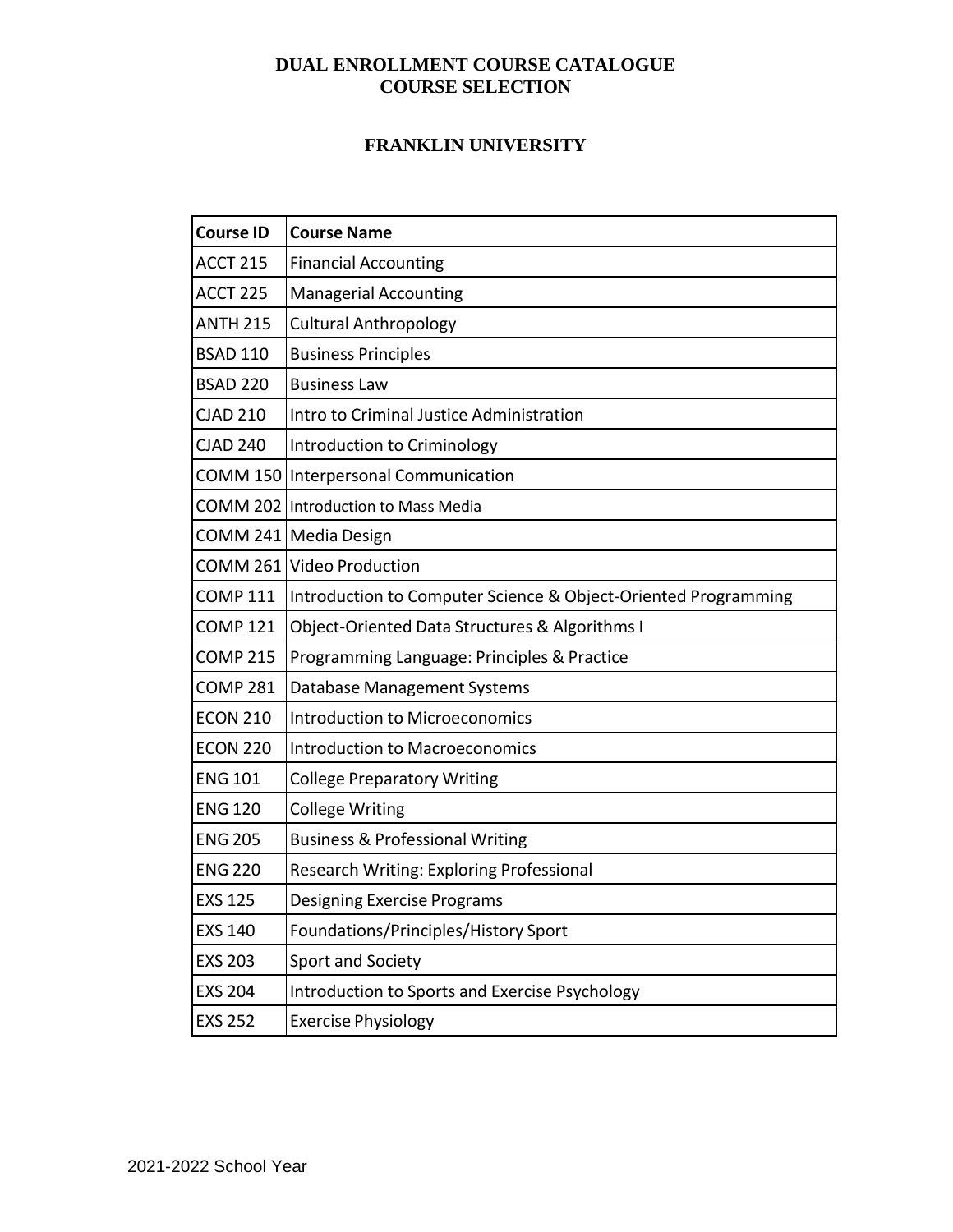| <b>GRPH 210</b> | <b>Fundamentals of Graphic Design</b>                |
|-----------------|------------------------------------------------------|
| <b>HEA 152</b>  | Wellness                                             |
| <b>HEA 254</b>  | <b>Nutrition and Fitness</b>                         |
| <b>HIM 210</b>  | <b>Clinical Classification Systems I</b>             |
| <b>HIM 215</b>  | <b>Clinical Classification Systems II</b>            |
| <b>HIM 250</b>  | <b>Medical Reimbursement</b>                         |
|                 | HUMN 218   World Religions                           |
| <b>HUMN 240</b> | Popular Culture                                      |
|                 | HUMN 246   Film Appreciation                         |
| <b>ITEC 136</b> | Principles of Programming                            |
| <b>ITEC 275</b> | Computer Networks: Switching, Routing, & Wans        |
| <b>MATH 040</b> | <b>Re-Entry Mathematics</b>                          |
| <b>MATH 140</b> | Introduction to Quantitative Reasoning               |
| <b>MATH 150</b> | <b>Fundamental Algebra</b>                           |
| <b>MATH 160</b> | College Algebra                                      |
| <b>MATH 215</b> | <b>Statistical Concepts</b>                          |
| <b>MATH 280</b> | Introduction to Probability & Statistics             |
| MIS 200         | <b>Management Information Systems</b>                |
| <b>POSC 204</b> | <b>American Government</b>                           |
| <b>POSC 206</b> | <b>State and Local Government</b>                    |
| <b>PSYC 110</b> | General Psychology                                   |
| <b>PSYC 201</b> | Biopsychology                                        |
| <b>PSYC 202</b> | Social Psychology                                    |
| <b>PSYC 204</b> | Principles of Motivation                             |
| <b>PSYC 209</b> | <b>Adult Development and Aging</b>                   |
| <b>PUBH 201</b> | Introduction to Public Health                        |
| <b>PUBH 250</b> | <b>Health Behavior</b>                               |
| <b>RMI 210</b>  | Principle of Risk Management & Insurance             |
| <b>RMI 220</b>  | Interviewing Techniques for Insurance Investigations |
| <b>SCIE 211</b> | Introduction to Scientific Analysis & Reasoning      |
| <b>SCIE 244</b> | Foundations of Anatomy & Physiology                  |
| <b>SCIE 254</b> | Health & Human Disease                               |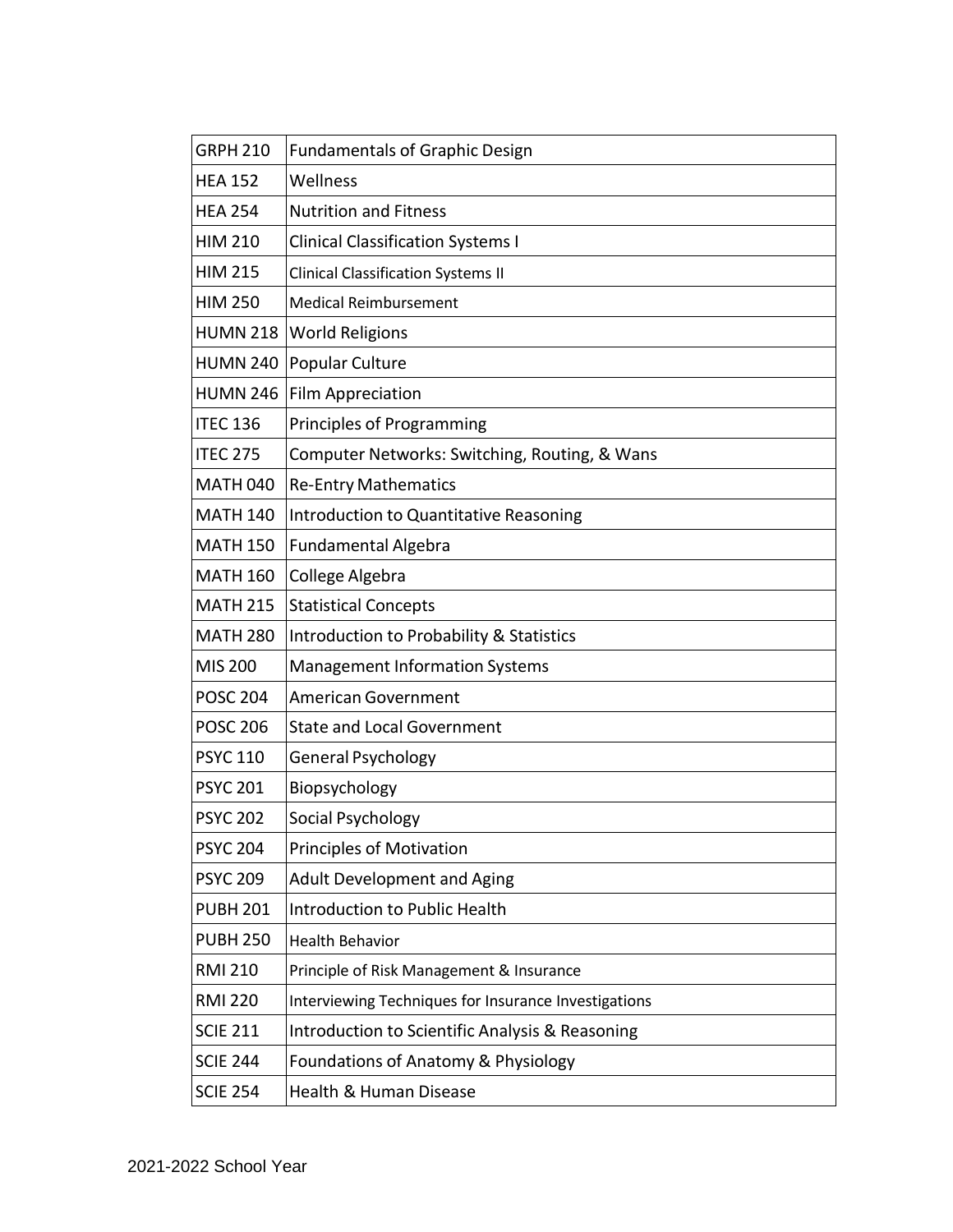| <b>SEMT 240</b> | Disaster Planning & Response               |
|-----------------|--------------------------------------------|
| <b>SOCL 110</b> | Introduction to Sociology                  |
| <b>SOCL 210</b> | <b>Public Sociology</b>                    |
| <b>SPCH 100</b> | <b>Speech Communication</b>                |
| <b>SPM 207</b>  | <b>Principles of Sport Management</b>      |
| WEBD 236        | <b>Web Information Systems Programming</b> |

# **BAKER COLLEGE**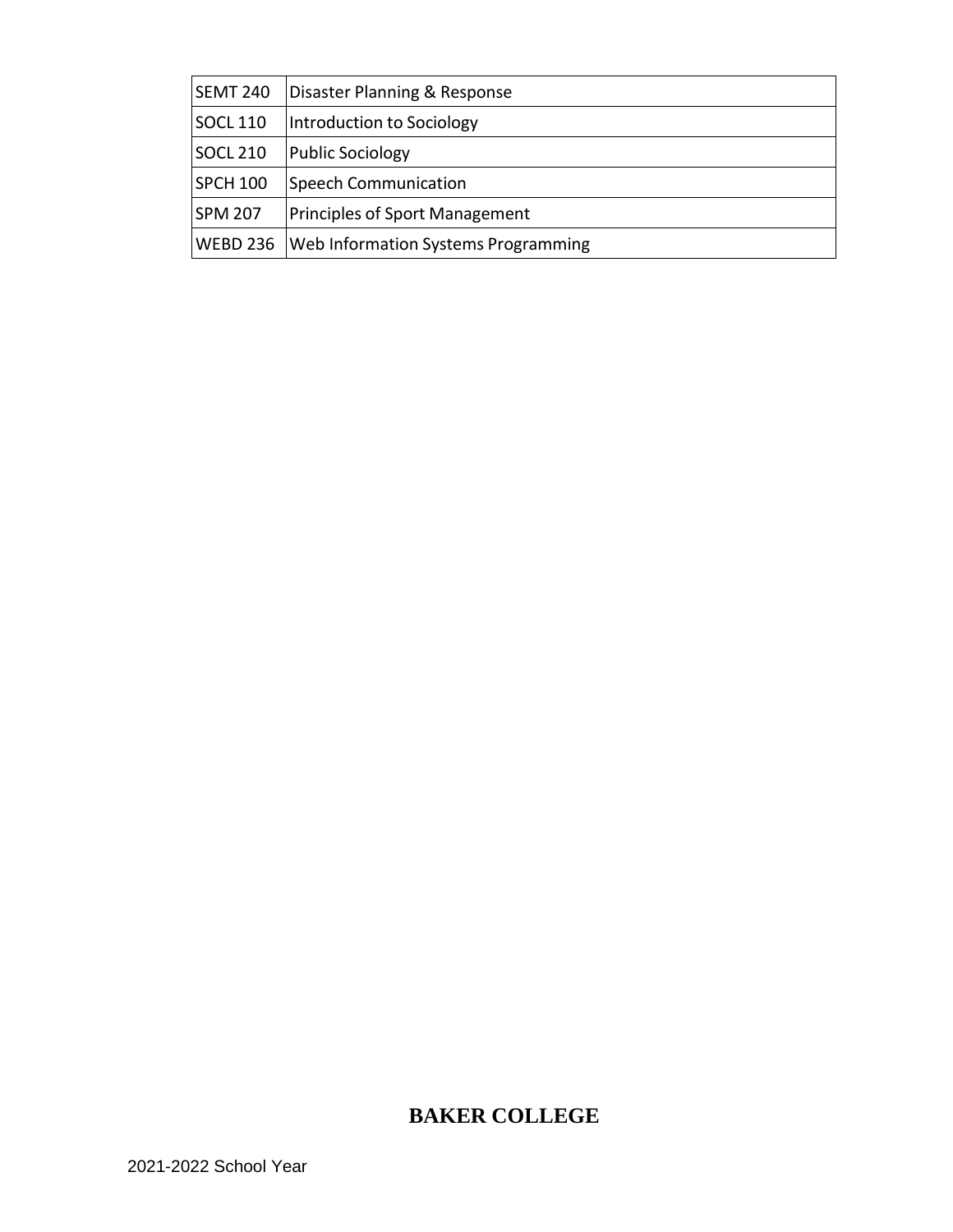| Course ID        | <b>Course Name</b>                          |
|------------------|---------------------------------------------|
| <b>ACC 1010</b>  | Principles of Accounting I                  |
| <b>ACC 1020</b>  | Principles of Accounting II                 |
| <b>ACC 2010</b>  | <b>Intermediate Accounting I</b>            |
| <b>ACC 2210</b>  | <b>Taxation I</b>                           |
|                  | <b>ACC 2610A</b> Managerial Accounting      |
| <b>BIO 1210</b>  | Human Anatomy and Physiology I              |
| <b>BIO 1211</b>  | Human Anatomy and Physiology I Lab          |
| <b>BIO 1220</b>  | Human Anatomy and Physiology II             |
| <b>BIO 1221</b>  | Human Anatomy and Physiology II Lab         |
| <b>BIO 2150</b>  | Pathophysiology                             |
| <b>BIO 2410</b>  | Microbiology                                |
| <b>CIS 1110A</b> | Computer Operating Systems and Maintenance  |
| <b>CIS 2210</b>  | Database Management and Design              |
| <b>CIS 2510</b>  | <b>Systems Development Methods</b>          |
| <b>CIS 2610</b>  | <b>Visual Basic</b>                         |
| <b>COM 1010</b>  | Composition and Critical Thinking I         |
| <b>COM 1020</b>  | Composition and Critical Thinking II        |
| <b>COM 2050</b>  | <b>Public Speaking</b>                      |
| <b>COM 2110</b>  | <b>Group Dynamics</b>                       |
| <b>COM 2150</b>  | <b>Advanced Professional Communications</b> |
| <b>CRJ</b> 1010  | <b>Introduction to Criminal Justice</b>     |
| <b>CRJ</b> 1060  | <b>Introduction to Corrections</b>          |
| <b>CRJ 1310</b>  | Diversity in Criminal Justice               |
| <b>CRJ 1410</b>  | Criminology                                 |
| <b>CRJ</b> 1510  | Legal Issues in Corrections                 |
| <b>CRJ 1810</b>  | <b>Community Corrections</b>                |
| <b>CRJ 2010</b>  | Criminal Law                                |

# CRJ 2110 |Interpersonal Communication and Conflict Management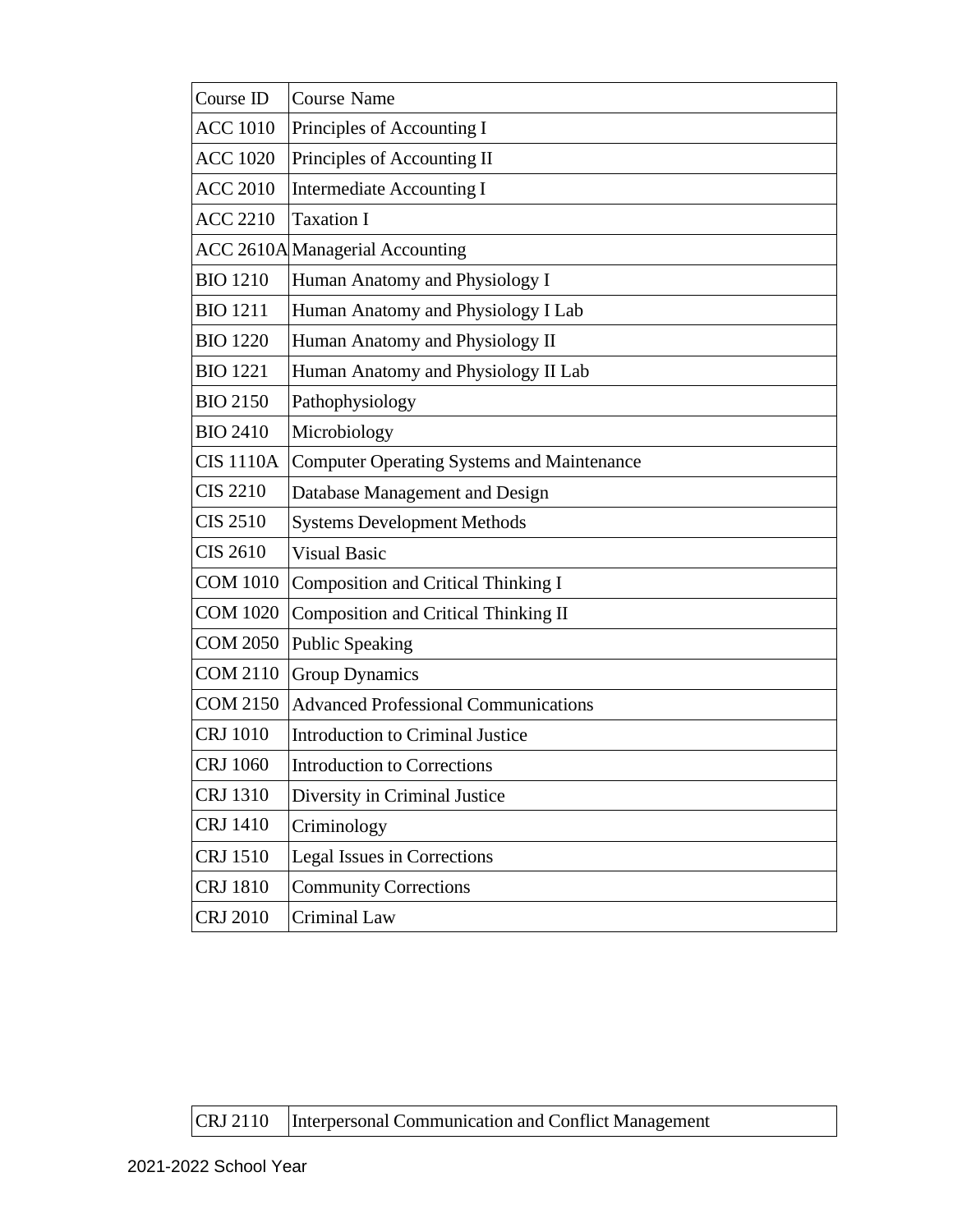| <b>CRJ 2210</b> | Interviewing, Investigations and Report Writing |
|-----------------|-------------------------------------------------|
| <b>CRJ 2310</b> | Principles of Policing I                        |
| <b>CRJ 2320</b> | Principles of Policing II                       |
| <b>CRJ 2410</b> | <b>Juvenile Justice Concepts</b>                |
| <b>CRJ 2510</b> | <b>Ethical Issues in Criminal Justice</b>       |
| <b>CRJ 2610</b> | <b>Security Management</b>                      |
| <b>CS</b> 1110  | <b>Introduction to Programming</b>              |
| <b>CS 2010</b>  | <b>Netcentric Computing</b>                     |
| <b>CS 2150</b>  | C++ Programming                                 |
| <b>CS 2410</b>  | Java Programming                                |
| <b>CS 2420</b>  | <b>Advanced Java Programming</b>                |
| <b>ECN 2010</b> | Principles of Macroeconomics                    |
| <b>ECN 2110</b> | Principles of Microeconomics                    |
| <b>EN 2010</b>  | Introduction to Entrepreneurship                |
| <b>ENG 2050</b> | Mass Media and Society                          |
| <b>ENG 2310</b> | Language and Culture                            |
| <b>ENG 2410</b> | <b>Creative Writing</b>                         |
| <b>FIN 1010</b> | <b>Personal Finance</b>                         |
| <b>GEO 1010</b> | Human Geography                                 |
| <b>GEO 1110</b> | Physical Geography                              |
| <b>HIS 1010</b> | <b>Introduction to History</b>                  |
| <b>HIT 1010</b> | <b>Healthcare Delivery Systems</b>              |
| <b>HIT 1310</b> | Legal and Ethical Issues                        |
| <b>HIT 2010</b> | Healthcare Data Analytics and Statistics        |
| <b>HSC 1010</b> | <b>Introduction to Health Professionals</b>     |
| <b>HSC 1110</b> | <b>Introduction to Healthcare</b>               |
| <b>HSC 1250</b> | <b>Introduction to Disease</b>                  |
| <b>ITS 1110</b> | Introduction to Information Systems Security    |
| <b>ITS 2110</b> | <b>Introduction to Network Security</b>         |
| <b>ITS 2210</b> | <b>VPN Firewall</b>                             |
| <b>ITS 2310</b> | Linux I                                         |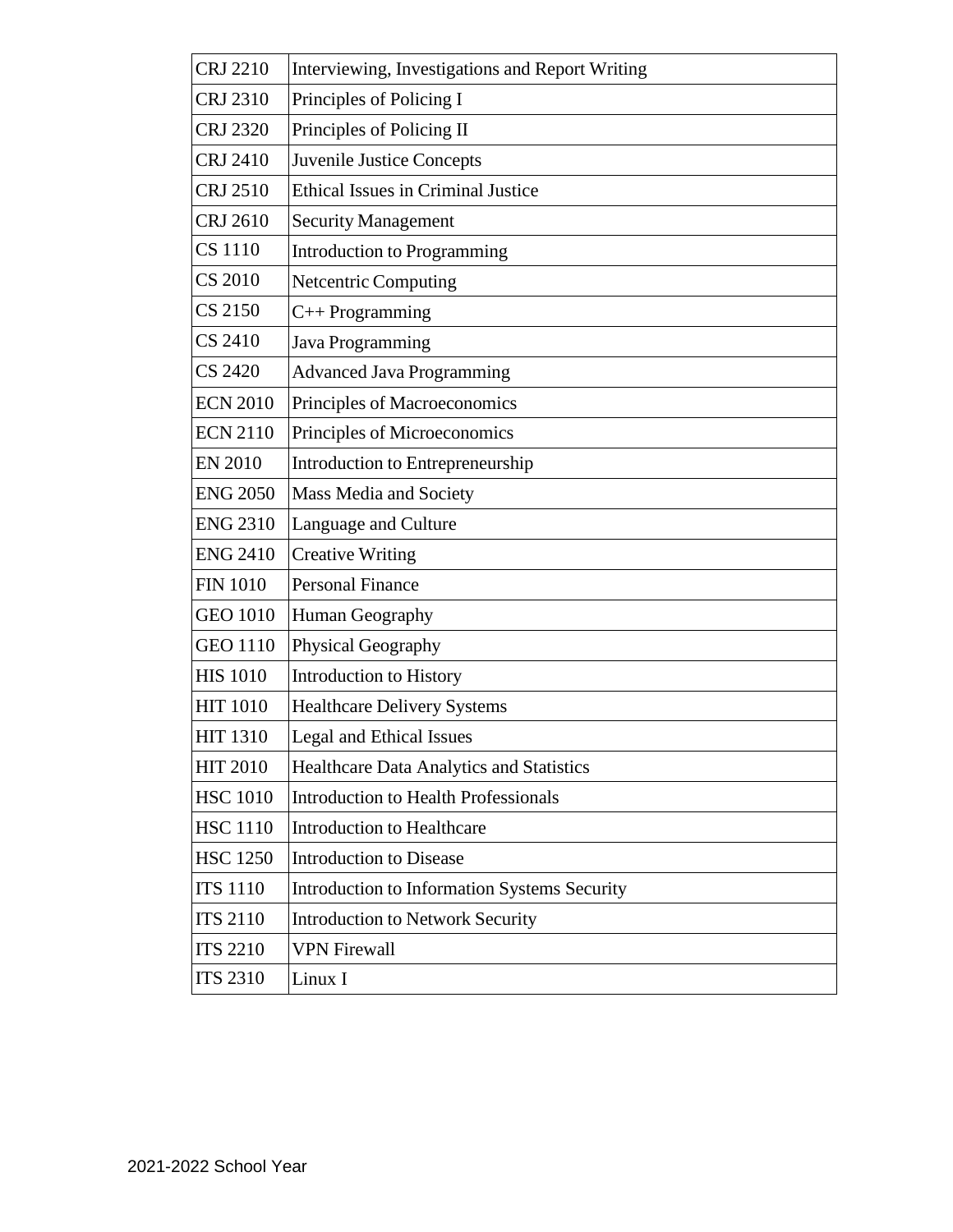| <b>ITS 2320</b> | Linux II                                                               |
|-----------------|------------------------------------------------------------------------|
| <b>ITS 2330</b> | Linux III                                                              |
| LAW 2110        | <b>Business Law</b>                                                    |
| <b>LIT 2050</b> | Introduction to Literature: World Masterpieces and Critical Approaches |
| <b>MGT 1010</b> | <b>Introduction to Business</b>                                        |
| <b>MGT 1110</b> | Professional Management Behavior                                       |
| <b>MGT 2020</b> | Organizational Behavior and Management                                 |
| <b>MGT</b>      | Human Resource Management                                              |
| <b>MGT 2210</b> | <b>Management Seminar</b>                                              |
| <b>MGT 2310</b> | <b>Management Information Systems</b>                                  |
| <b>MKT1110</b>  | Principles of Marketing                                                |
| <b>MTH 1010</b> | Quantitative Literacy                                                  |
| <b>MTH 1070</b> | <b>Quantitative Reasoning</b>                                          |
| <b>MTH 1110</b> | College Algebra I                                                      |
| <b>MTH 1120</b> | College Algebra II                                                     |
| <b>MTH 1210</b> | Trigonometry                                                           |
| <b>MTH 1310</b> | Pre-Calculus                                                           |
| <b>MTH 1410</b> | Introduction to Discrete Mathematics                                   |
| <b>MTH 1510</b> | Calculus I                                                             |
| <b>MTH 2510</b> | Calculus II                                                            |
| <b>MTH 2750</b> | <b>Statistical Methods</b>                                             |
| <b>NET 1010</b> | <b>Networking Essentials</b>                                           |
| <b>NET 2110</b> | <b>Wireless Networking</b>                                             |
| <b>NET 2210</b> | <b>Routers and Routing</b>                                             |
| <b>PHY 2150</b> | <b>Integrated Physics</b>                                              |
| <b>POL 1010</b> | <b>Introduction to Political Science</b>                               |
| <b>PSY 1110</b> | <b>General Psychology</b>                                              |
| <b>PSY 2010</b> | <b>Cognitive Behavior Therapy</b>                                      |
| <b>PSY 2050</b> | Self and Society                                                       |
| <b>PSY 2110</b> | Psychology of Death and Dying                                          |
| <b>PSY 2150</b> | Psychology as a Science and Profession                                 |
| <b>PSY 2210</b> | Developmental Psychology                                               |
|                 |                                                                        |